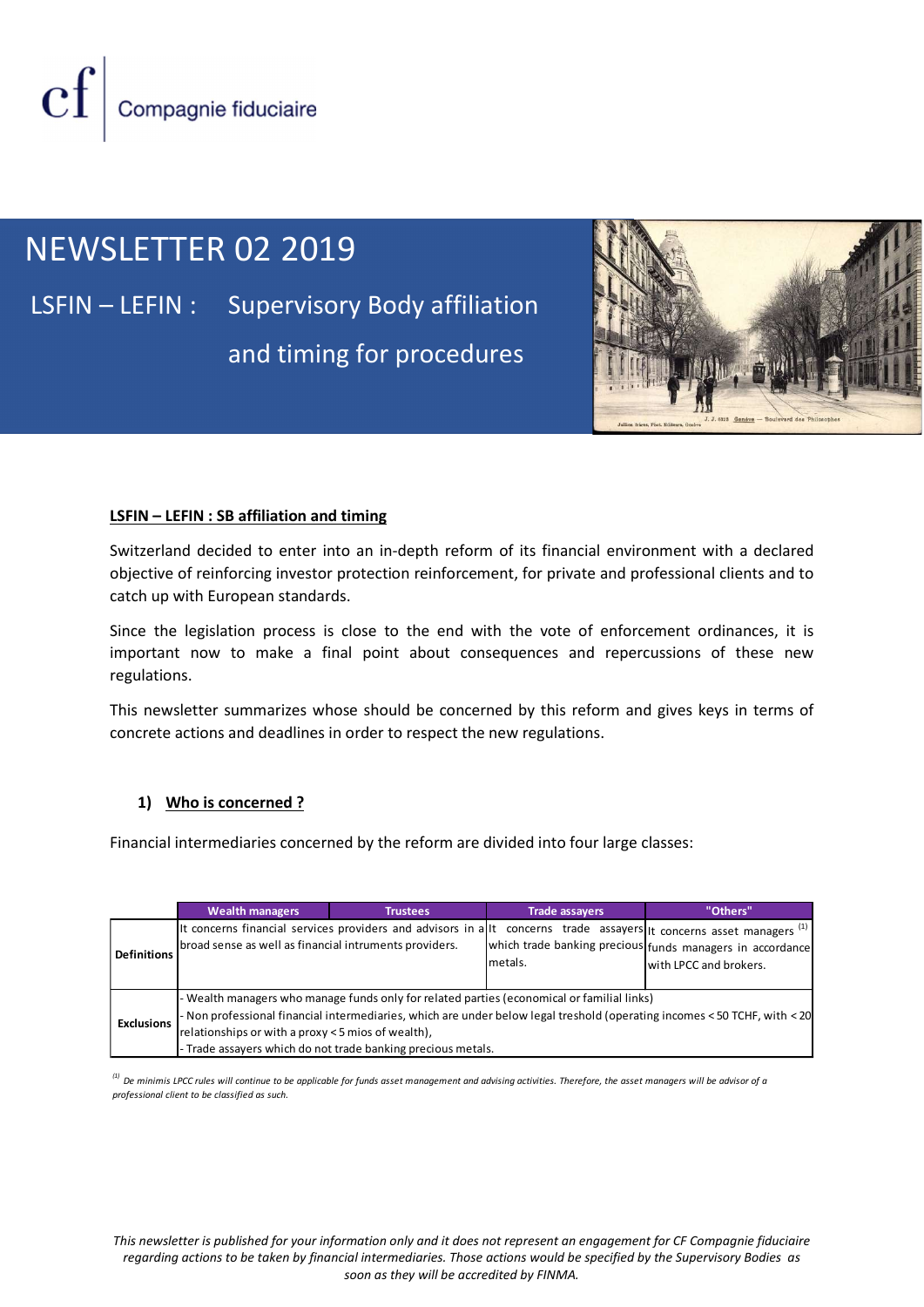The two laws and the related ordinances clarified some terms that remained undefined and more specifically the concept on economical and familial links. Previously, some wealth managers that solely managed funds for related parties remained affiliated only because no definition exist for the term « related parties ». Article 4 OEFin list the related persons (parents and allied in direct line or collateral relatives till the 4th degree, spouse and registered partnership, co-inheritor and legatee, people who have been living with the manager or the trustee for a long period).

Likewise, the ordinances explain the economical link inside a group. Cash management and cash pooling and all the necessary activities to complete the significant operating processes (risk management, accounting, payroll, IT, Compliance…) inside a group are not concerned by the new regulation. About this specific point, the term of "operating entity" is not explained and the law give no information regarding the type of company concerned inside a group (on shore / off shore, operating / domicile company,…).

Nevertheless, the economical objective seems to be the predominant. Consequently, the domicile entity should not be included into this definition. Hence, unless the justification that the domicile companies have of a special utility for the group, the management of their cash and wealth will then imply the accreditation of the managing entity. Necessary clarifications should be further developed by the SB.

# 2) Who is not concerned ?

As opposed, all the other financial intermediaries…

So far, classic fiduciary activities, money transfer activity, trade assayers without trading of banking precious metals or crypto-currency activities should be excluded.

Those financial intermediaries should continue their business within the frame of the previous legislation of SRO where they are already accredited without any significant change (until the issuance of a new AML regulation… in 2021 ?)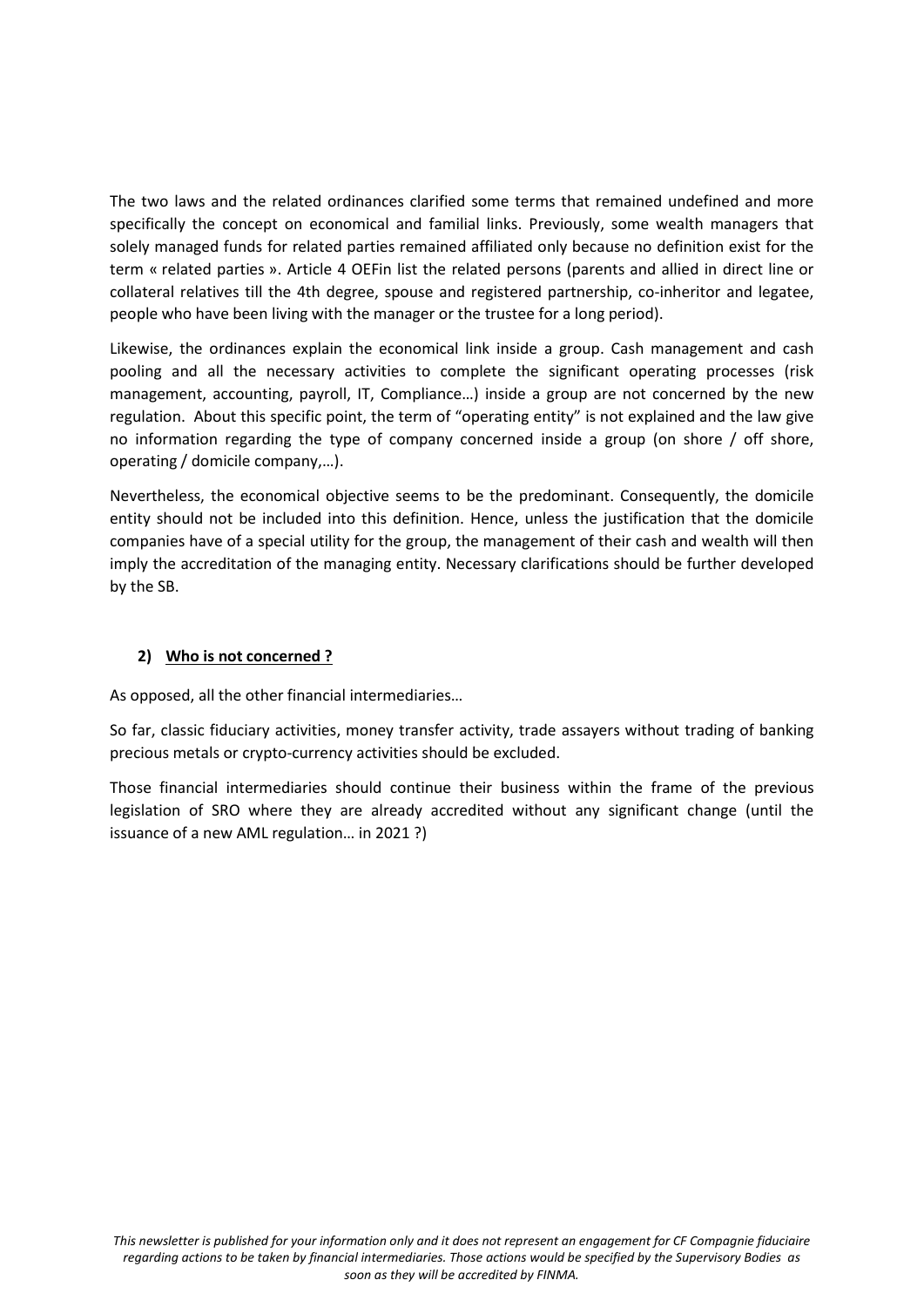

## 3) Transition period and actions to be taken

| Compagnie fiduciaire<br>3)                                         | <b>Transition period and actions to be taken</b>                                                                                                                                                                                                                  |                                                                                                                                                                                                                                                                                                                                                                                                                |                                                      |                                                                                                                                             |
|--------------------------------------------------------------------|-------------------------------------------------------------------------------------------------------------------------------------------------------------------------------------------------------------------------------------------------------------------|----------------------------------------------------------------------------------------------------------------------------------------------------------------------------------------------------------------------------------------------------------------------------------------------------------------------------------------------------------------------------------------------------------------|------------------------------------------------------|---------------------------------------------------------------------------------------------------------------------------------------------|
|                                                                    | erent cases have to be assessed in relation with history of the company and activities deployed by the financial intermediaries.                                                                                                                                  |                                                                                                                                                                                                                                                                                                                                                                                                                |                                                      |                                                                                                                                             |
| For new professionnals                                             | Who?<br>Financial intermediaries creating their entity<br>between 01.01.2020 and 31.12.2020.                                                                                                                                                                      | <b>Duties</b><br>The new rules of business authorization must to<br>be immediatly respected.<br>To be authorized to work until the FINMA final<br>authorization, concerned financial<br>intermediaries must require for an affiliation by<br>a SRO.                                                                                                                                                            | <b>Announcement</b><br>Immediatly to<br><b>FINMA</b> | <b>Deadlines for compliance</b><br>None                                                                                                     |
|                                                                    | Financial intermediaries creating their entity<br>after 31.12.2020.                                                                                                                                                                                               | The new rules of business authorization must<br>be immediatly respected.                                                                                                                                                                                                                                                                                                                                       | Immediatly to<br><b>FINMA</b>                        | None                                                                                                                                        |
| For professionals<br>previously without any<br>regulated activity. | Financial intermediaries already active and<br>affiliated to a SRO under the former regulation<br>(for example, financial advisors without any<br>proxy or power of attorney).                                                                                    | - Stay in compliance with the rules of the SRO<br>until being granted with the new authorization<br>- To be affiliated to the mediation organism at<br>the latest 6 month after its creation.                                                                                                                                                                                                                  | Before the<br>30.06.2020 to<br>FINMA                 | Full compliance with all<br>legal requirements and<br>request for authorization of<br>activity before 31.12.2022 (3<br>years of transition) |
| <b>For financial</b><br>intermediaries affiliated<br>into a SRO.   | Wealth manager and trustees affliated with a<br>SRO for AML regulation purposes. These<br>financial intermediaries could be either subject  - Set up compulsory diligences to oversight<br>or not to wealth management framework rules<br>established by its SRO. | Stay in compliance with the rules of the SRO<br>until being granted with the new authorization<br>relionships in accordance with LSFin (for<br>everyone now, there is no option available for<br>acceptance of wealth management framework<br>rules as it was previously possible with Polyreg,<br>ARIF or OARG),<br>- To be affiliated to the mediation organism at<br>the latest 6 month after its creation. | Before the<br>30.06.2020 to<br><b>FINMA</b>          | Full compliance with all<br>legal requirements and<br>request for authorization of<br>activity before 31.12.2022 (3<br>years of transition) |
| For the IFDS / DUFI                                                | Financial intermediaries directly affiliated to<br>FINMA for the activity under AML regulations till otherwise the financial intermediary will have<br>the 31.12.2019.                                                                                            | Quicly request the authorization to the FINMA<br>to be affiliate to a SRO.<br>Without SRO, the new SB will check the<br>compliance with new regulations at 01.01.2020.                                                                                                                                                                                                                                         | Before the<br>31.12.2020 to<br><b>FINMA</b>          | Full compliance with all<br>legal requirements and<br>request for authorization of<br>activity before 31.12.2022 (3<br>years of transition) |

This newsletter is published for your information only and it does not represent an engagement for CF Compagnie fiduciaire regarding actions to be taken by financial intermediaries. Those actions would be specified by the Supervisory Bodies as soon as they will be accredited by FINMA.